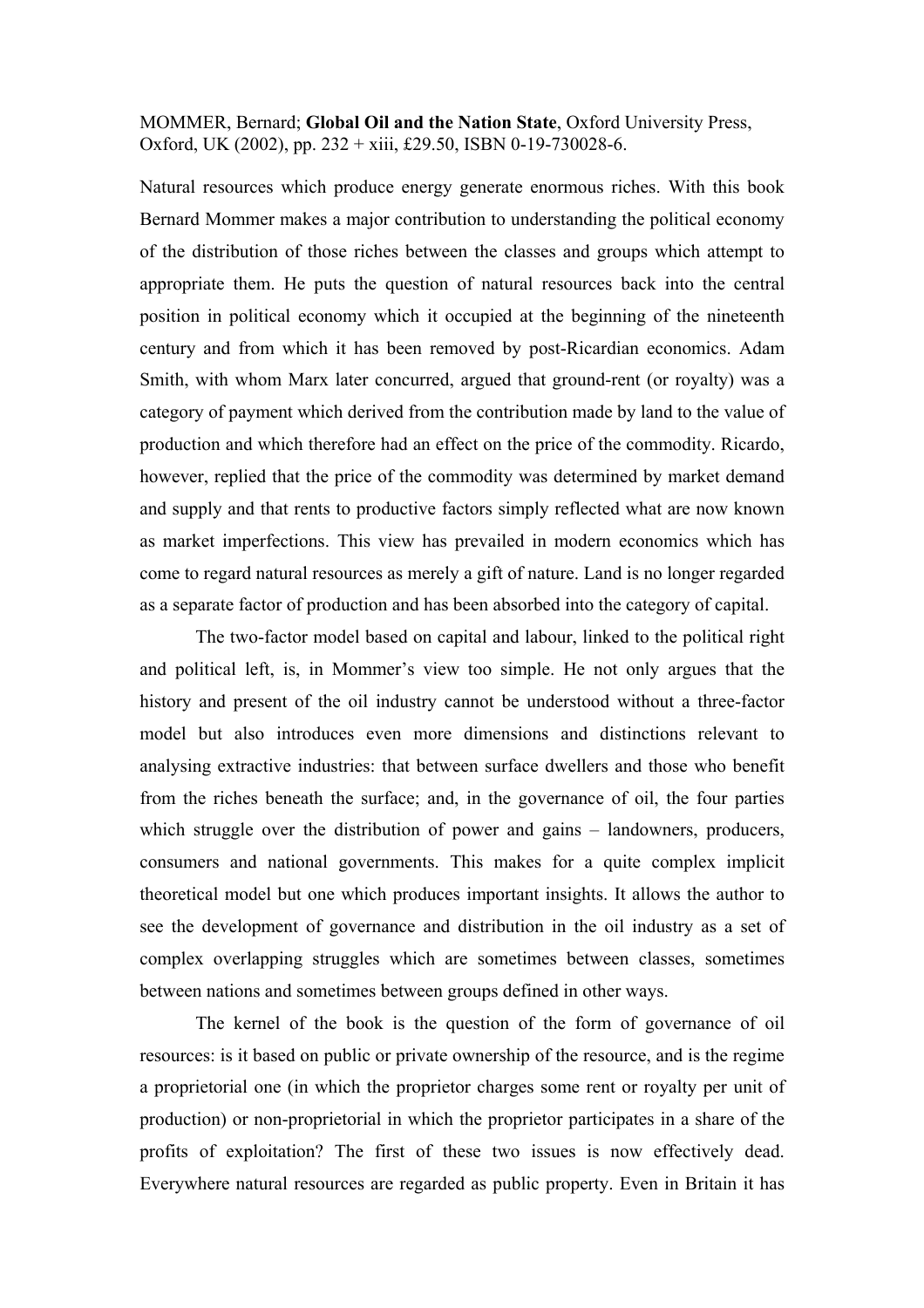been industries not resources which have been privatised over the last twenty years. In the USA, oil production comes increasingly from public not private land. And elsewhere in the world, public ownership of natural resources has always been the rule. The first half of the book applies the theoretical tools to the analysis of these various regimes and details a number of historical case studies, concentrating on coal in Britain and oil in the USA and Mexico.

Against this theoretical and historical background the second half of the book examines in great detail the shifts in forms of governance in the international oil industry during the last fifty years. It puts special emphasis on the institutional arrangements which govern the sharing of oil revenues between contending groups – royalties, profit sharing and taxation. The climax of the book recounts the story of the growth of discontent with and eventual breakdown of the old concessions system imposed by rich consuming countries on poor producing ones, the rise of the idea of the rights of landlord countries, the formation of OPEC and the monumental struggle over the distribution of the gains from oil which broke out with the rise in oil prices secured by OPEC in 1973.

 Mommer sees this as an attempt on the part of the oil-rich countries to assert their property rights as sovereign landlords. For a brief moment it succeeded but was at least temporarily overturned once again not primarily, as many claim, by the natural competitive forces of the free market but rather by the conscious counterstrategy of the oil-consuming countries centred on the creation of the International Energy Authority. The latest round in this battle is taking place in the new oilproducing countries of the ex-Soviet Union where the oil companies, with the help of the governments of importing countries, are imposing a new non-proprietorial form of governance through one-sided investment treaties. In Mommer's view, oil-producing countries by agreeing to adopt non-proprietorial regimes, an essential feature of the neo-liberalism which erupted in the 1980s, give undue power to foreign companies which can only too easily lead to national impoverishment. Nonetheless he does not see these struggles as settled but as ones which will stretch out into the future with many changes in the balance of forces. A penultimate chapter assesses in detail the differences between forms of governance using the three case studies of the UK which in the North Sea has been dogmatically non-proprietorial, the USA or rather Alaska where a public proprietorial regime has emerged and Venezuela which has under international pressure moved from a proprietorial to a non-proprietorial regime.